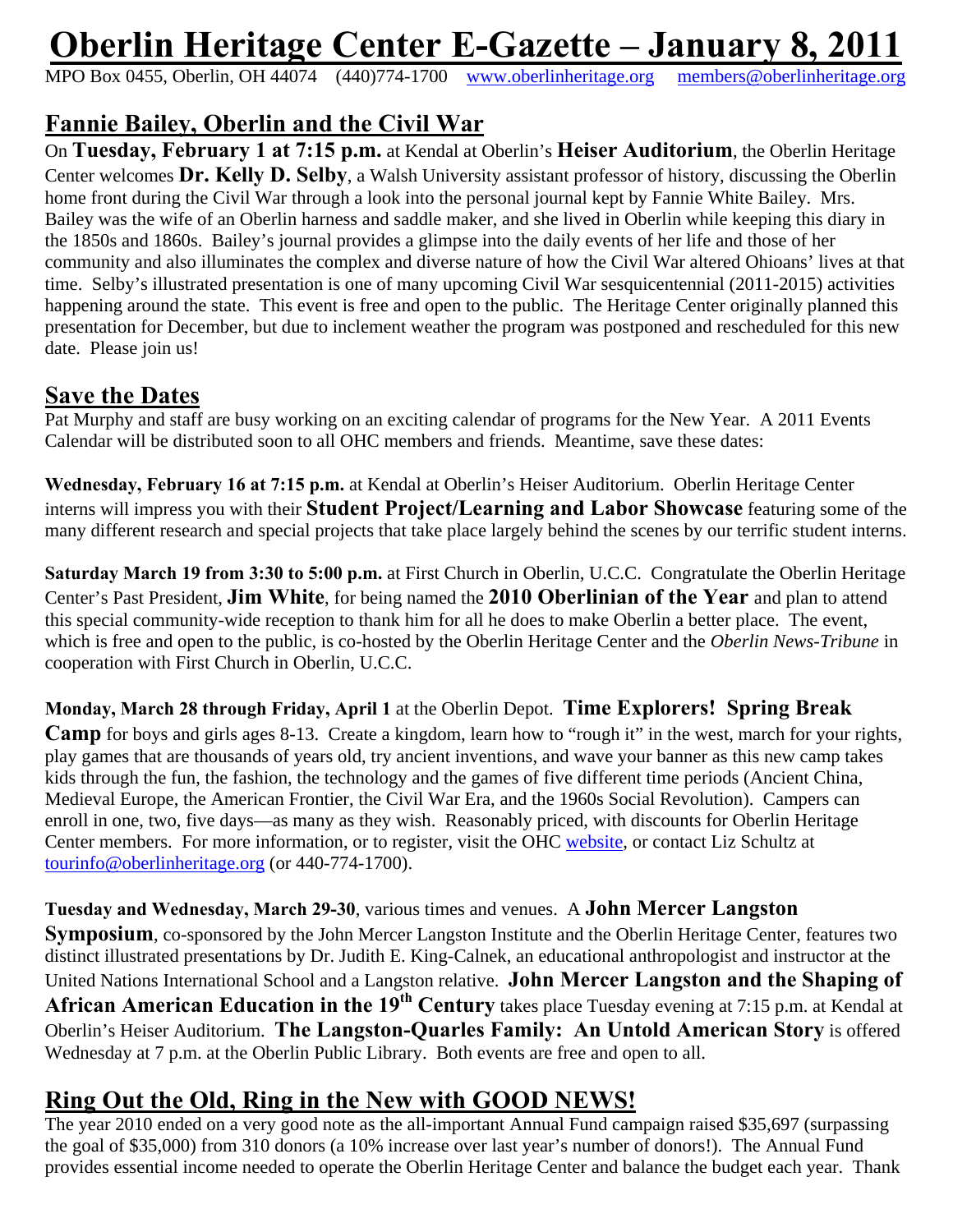you one and all who supported the 2010 Annual Fund and helped the Heritage Center begin the New Year on solid financial footing.

#### **Welcome New Business Members!**

The Oberlin Heritage Center is tremendously grateful to **nine new Business and Organizational members** who joined in 2010. Please visit and support the community-minded folks at: **Best Western Inn** (Elyria), **Gardenscapes Nursery** (Oberlin), **James A. Garfield National Historic Site** (Mentor), **KK Home Service** (Ken Nieding, Lorain), **The Main Street Barber** (Mark Cooley, Oberlin), **Old Way Farm & Market** (Linda Hartman, Oberlin), **Rafter A., Ltd.** (Rich Fredrickson, Elyria), **Roose & Ressler** (Kirk Roose, Lorain) and **T.L.C. Insurance** (Eric Hunsinger, Norwalk). For a complete list of all 102 Oberlin Heritage Center business/organizational members, visit www.oberlinheritage.org and click on the "Join" tab.

### **Community Foundation Supports Oberlin Heritage Center's Educational Outreach**

More good news received in December! **The Community Foundation of Lorain County** made a \$20,000 grant to the Oberlin Heritage Center to be used for history education outreach in 2011. The good work being done by **Liz Schultz**, the Heritage Center's Museum Education and Tour Coordinator, and her terrific team of docents played a key role in the receipt of this funding. Thank you to Community Foundation donors supporting the Heritage Center's proposal, including the Fred & Mary Behm Fund, the Jeptha Carrell Fund (Mrs. Demaris Carrell), the Ford MacArthur Endowment Fund, the Dr. Howard A. & Pearl L. Keiser Living Memorial Fund, the Robert & Wanda Singleton Fund, and the Stephens Family Fund.

### **Heritage Center Now Offers Free Tours to College Students**

Effective January 1, 2011, the Oberlin Heritage Center instituted a new tour policy that waives admission for walkin tours and offers a \$1 discount on guided history walks to any Oberlin College or other college/university student with a current student identification card. Walk-in tours of the Monroe House (1866), the Little Red Schoolhouse (1836) and Jewett House (1884) are offered every Tuesday, Thursday and Saturday at 10:30 a.m. or 1:30 p.m. These tours begin at the Monroe House (73½ South Professor Street), which is located at the back of the Conservatory of Music parking lot, directly south of the Kohl Jazz Building. History walks in the community are offered in warm-weather months on a regular basis, and reservations are required. For more information, visit www.oberlinheritage.org or contact Liz Schultz, Museum Education and Tour Coordinator, at tourinfo@oberlinheritage.org or (440) 774-1700.

#### **The Wonders of Those Little Words "Thank You!"**

Last fall, the Oberlin Heritage Center received over \$5,000 worth of Microsoft software from the nonprofit organization known as **TechSoup Global**, which offers donation and discount programs through its mission to provide nonprofit and social benefit organizations with the technology resources and knowledge they need to operate at their full potential. A thank-you note was sent to TechSoup headquarters expressing the Heritage Center's deep gratitude for such generous support. If this were the end of the story, it would still be a great one as the software tremendously enhanced the Heritage Center's staff, interns, and volunteers' capacity to accomplish their daily work. However, the story continues…shortly after receiving the "thank you" at their end, TechSoup's Communications office was in touch with **Pat Murphy** wanting to know more about the Oberlin Heritage Center and planning to use OHC stories and photos in some of TechSoup's future marketing campaigns. What a thrill! Stay tuned for more and we will let our readers know when and where the Oberlin Heritage Center will be included in some of TechSoup's advertising.

## **Huānyíng Dào Ménluó Gùjū Lái!**

"Welcome to the Monroe House!" says the Chinese headline above. Recently, **Preston Sundin**, an Oberlin College senior and East Asian Studies major, as well as one of the Oberlin Heritage Center's great student interns, translated the guided tour of the Monroe House into Chinese as a special project for his coursework. At the end of the first semester, Preston led three of his professors through the historic house on a practice tour in Chinese. As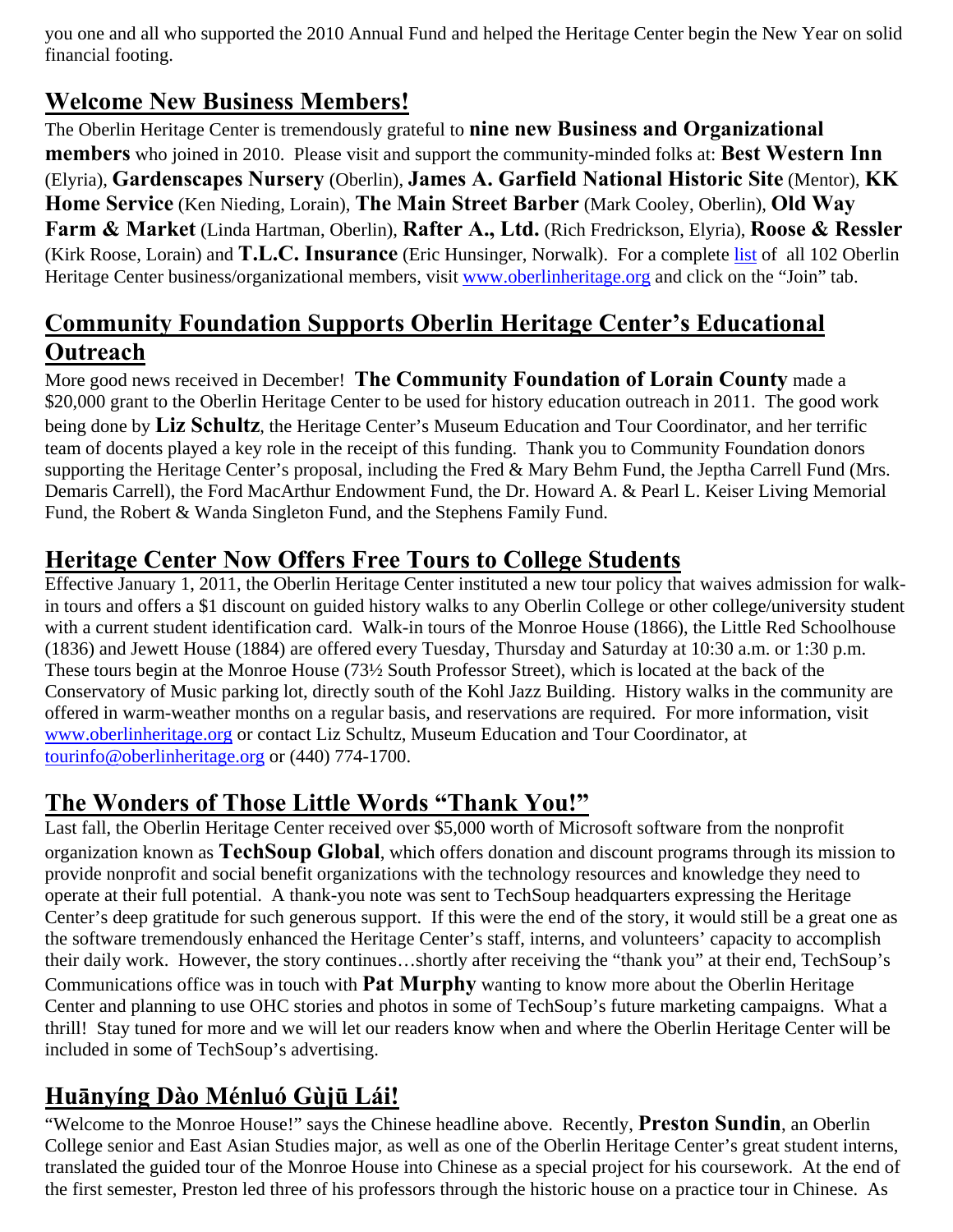part of his project, Preston identified many artifacts throughout the building with small signs written in traditional Chinese characters. (Current visitors notice that the signage will continue to be displayed for awhile because we think it looks so cool!) Preston plans to expand his Chinese tour to include the Jewett House and Little Red Schoolhouse before the end of the school year. He'll conclude his work by inviting his fellow classmates to experience the final version of his tour. We're super-proud of Preston and we're thrilled to have a Chinese version of our historic sites tour.

#### **Reform, Progress, and Advancement on the Eve of the Civil War**

Check out our new blog series on Oberlin and the Civil War! This year marks the  $150<sup>th</sup>$  Anniversary of the beginning of the War Between the States, and the Oberlin Heritage Center has started sharing interesting Civil War facts. You can get the news the  $21<sup>st</sup>$  century way - on our blog or Facebook page, or the old fashioned way - by stopping by our kiosk on Main Street, just south of the Post Office, for occasional postings. **Karyn Norwood** has been creating these posts based on her ongoing research of Oberlin during the war years. Karyn is an AmeriCorps member placed at the Oberlin Heritage Center through the Ohio Historical Society's Civil War 150<sup>th</sup> Initiative, designed to increase regional awareness of Civil War events and programming.

### **Planning Know-How "To Go"!**

Conservatory of Music Professor **Joanne Erwin** invited Oberlin Heritage Center executive director **Pat**  Murphy to speak to her winter term class of Music Education Masters degree students on January 4<sup>th</sup> about nonprofit management and strategic planning and how the Heritage Center has accomplished its goals The class subsequently did its own mockup strategic plan for a community music program.

# **Oberlin Heritage Center Community Award Nominations**

Please take a few minutes to nominate an outstanding individual, organization, or business whose accomplishments in serving the community are in keeping with the Oberlin Heritage Center's mission *to preserve and share Oberlin's unique heritage and to make the community a better place to live, learn, work and visit*. Award Categories include:

*Community Historian* - for an individual who adds to the knowledge of the history of Oberlin through research, writing, and/or educating others.

*Heritage Guardian* – for an individual or group dedicated to the ideals of conservation and preservation and who serves our community as a leader in preserving history, historical records, or historic buildings.

*Oberlin Heritage Center Volunteer of the Year* – for a volunteer who makes extraordinary contributions of time and talent to the Oberlin Heritage Center.

*Community Teacher of the Year* – for an area educator who inspires his or her students to get involved in community service.

*History Teacher of the Year* – for an area educator who inspires his or her students to learn more about history. Anyone may submit a nomination by February 1, 2011. You may click here for an entry form or visit the "What's New" sidebar at www.oberlinheritage.org. Award winners will be announced and saluted at the Oberlin Heritage Center's Annual Meeting on April 6, 2011.

#### **In Memory**

The end of 2010 also brought with it several losses to the Oberlin Heritage Center community. Endowed Life Member **Sally Arnold** passed away in October, while OHC History Teacher of the Year (and also Endowed Life Member) **Mildred Arthrell**, and OHC Volunteer of the Year **Doris Sable**, both passed away in December. Doris's memorial service was held on December 30, 2010. Sally Arnold's life will be celebrated on the anniversary of her birthday, February 18, 2011, in an afternoon gathering at Kendal at Oberlin. There will be an Oberlin memorial service for Millie Arthrell at First Church in Oberlin, U.C.C. on Saturday March 5 at 2 p.m.; a Tulsa, OK service for Millie was held on December 27. We mourn the loss of these wonderful women each of whom was tremendously devoted to preserving and sharing Oberlin history.